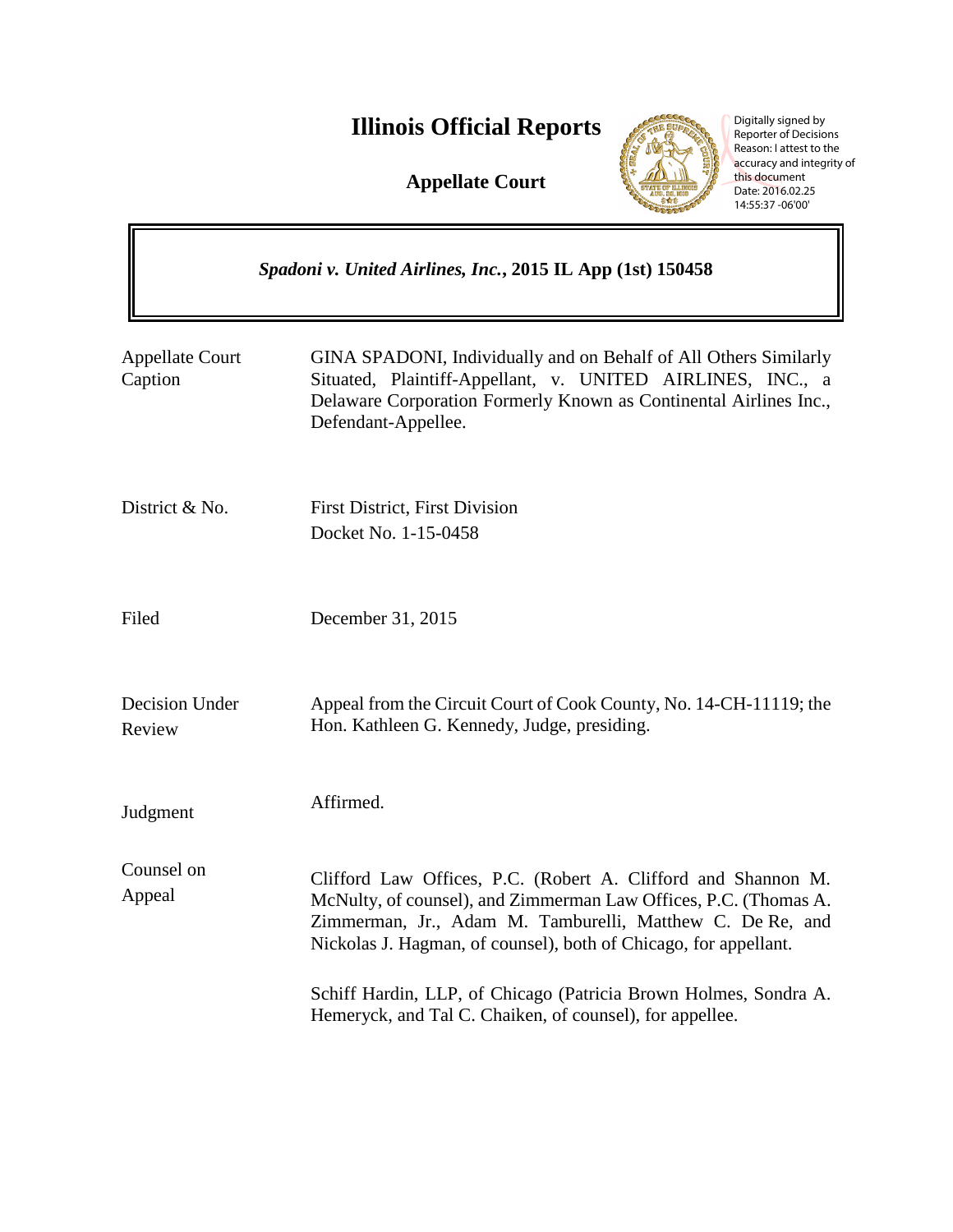Panel PRESIDING JUSTICE LIU delivered the judgment of the court, with opinion. Justice Connors concurred in the judgment and opinion. Justice Harris dissented, with opinion.

### **OPINION**

¶ 1 Plaintiff, Gina Spadoni, appeals from the dismissal of her complaint against defendant, United Airlines, Inc. Plaintiff alleges that on September 21, 2013 she was a ticketed airline passenger on a United flight from Chicago, Illinois, to Los Angeles, California. She checked one piece of baggage, paid the applicable fee for checked baggage, and received a baggage claim tag before boarding the plane. Upon arrival in Los Angeles, plaintiff discovered that her checked baggage did not arrive at the same time as her flight. She later learned that her baggage was not transported on the same flight as the one on which she traveled, but, instead, was transported on a subsequent passenger flight. On July 3, 2014, plaintiff filed a class action lawsuit against United for breach of contract. Subsequently, on January 15, 2015, the circuit court granted United's motion to dismiss the complaint, with prejudice.

¶ 2 On appeal, plaintiff contends that the circuit court erred in ruling, as a matter of law, that: (1) plaintiff's claim for breach of the implied covenant of good faith and fair dealing is preempted by the Airline Deregulation Act of 1978 (Act) (49 U.S.C. § 41713(b)(1) (2012)), and (2) United did not breach its Contract of Carriage with plaintiff. Because we find that Illinois courts impose the implied covenant of good faith and fair dealing on all contracts, we hold, consistent with recent United States Supreme Court authority, that the claim for breach of the implied covenant is preempted by the Act. We therefore affirm the circuit court's dismissal.

### ¶ 3 BACKGROUND

# ¶ 4 A. The Complaint

¶ 5 In her single-count complaint, plaintiff alleged that "United's transport of passengers and their baggage is subject to the terms and conditions of United's Contract of Carriage." Attached to her complaint is a copy of United's 46-page Contract of Carriage (revised on July 2013). Plaintiff alleged that United charges its domestic flight passengers a nonrefundable fee of \$25 for the first piece of checked baggage, and that "[c]hecked baggage must conform to the weight and size requirements set forth in United's Contract of Carriage." Plaintiff further alleged that United also "offers air freight services to individuals and entities wishing to transport cargo," and while cargo transport "is a service United offers distinct from its transport of passengers and baggage," United transports the cargo along with checked baggage on passenger aircrafts. Purportedly, United's remuneration for transporting cargo is higher than that for transporting passenger baggage, and United will refund the fee to its cargo clients if cargo is not shipped as promised.

¶ 6 According to plaintiff, United has a duty, based on the terms and conditions set forth in the Contract of Carriage, to transport each passenger's checked baggage on the same aircraft as the passenger "unless such carriage is deemed impractical." She further alleged that it is practical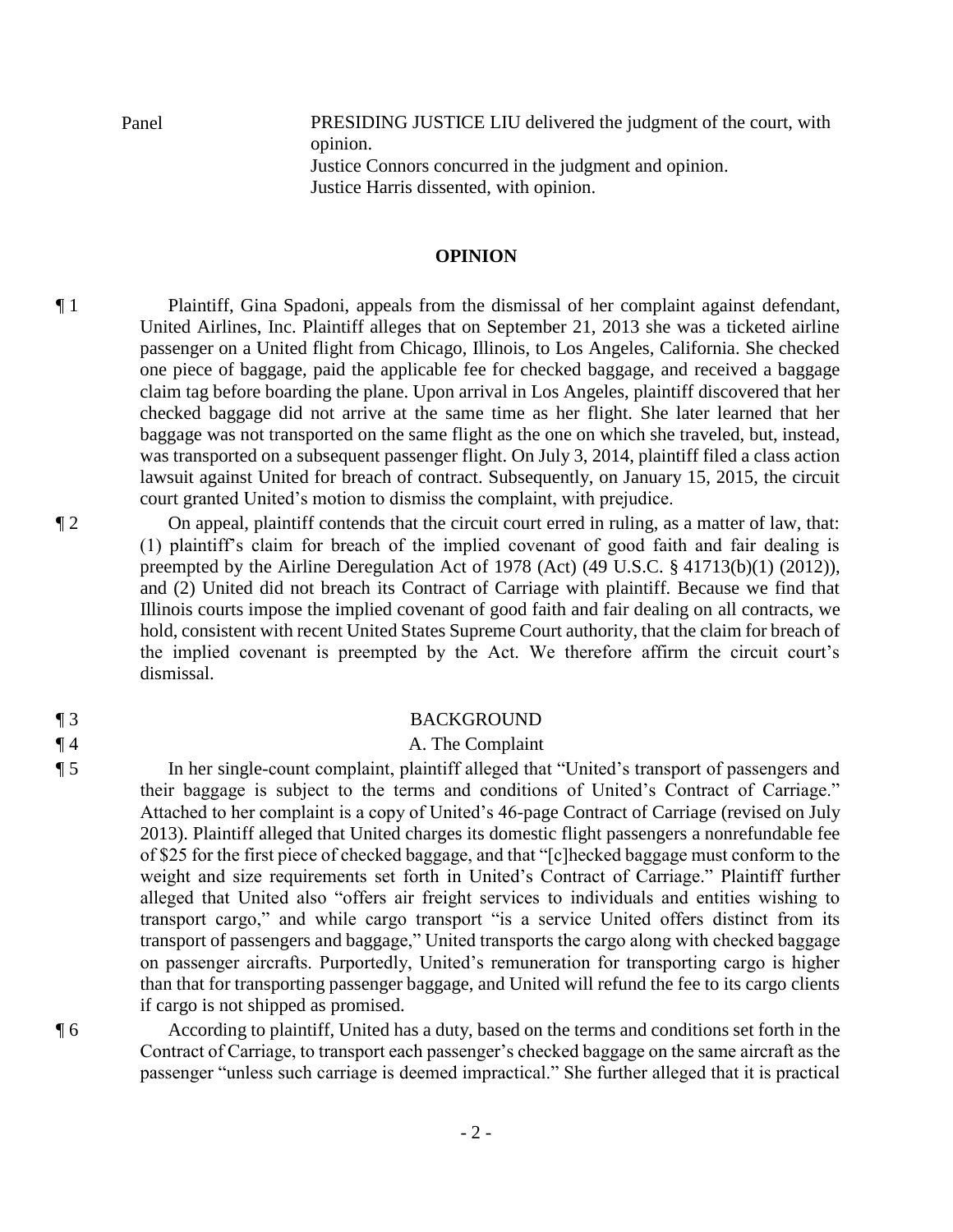for United to transport passengers' checked baggage on the same aircraft as the passengers, "in place of the cargo that [is] transported on their aircraft." Instead, however, United allegedly removes passengers' checked baggage while permitting the cargo to remain on the aircraft, or loads the cargo in lieu of the passenger baggage, in order to meet aircraft weight restrictions established by the Federal Aviation Administration (FAA). As a result, plaintiff asserted, United breaches the Contract of Carriage when, while transporting cargo, it fails to carry baggage on the same aircraft as the passengers who own the baggage. As a result of these purported breaches, United's passengers–including plaintiff–have allegedly "suffered damages in the amount of their checked baggage fees, the time and money spent \*\*\* locating and obtaining the delayed baggage, and other economic damages."

¶ 7 Specific to her personal cause of action, plaintiff alleged that when she checked her baggage on September 21, 2013 for her flight, she "reasonably expected that United would transport her checked baggage on the same passenger aircraft." Despite her expectation, her checked baggage was transported on a subsequent passenger flight. Plaintiff alleged, upon information and belief, that prior to September 21, United had sold seats on the flight such that the estimated aircraft weight did not exceed the maximum weight permitted by FAA regulations. On the date of her flight, however, the weight of the aircraft approached, met, or exceeded the FAA maximum weight threshold before departure. According to plaintiff:

> "49. It was practical, possible, and reasonable to transport Plaintiff's piece of checked baggage on the same aircraft as Plaintiff by removing pieces of cargo from the aircraft's cargo compartment in order to arrive at an acceptable aircraft weight.

> 50. However, upon information and belief, United preferentially shipped cargo, rather than Plaintiff's checked baggage, in the aircraft's cargo compartment."

¶ 8 Plaintiff sought to represent a class of "similarly situated individuals," defined as follows:

"All Illinois residents who purchased a ticket for carriage on a United flight, or on a flight of any predecessor corporation of United, since September 21, 2003, who paid a checked baggage fee and whose checked baggage was transported on an aircraft other than the aircraft on which the resident was transported, when cargo was transported on the passenger's aircraft and the passenger's aircraft was weight restricted."

¶ 9 B. The Contract of Carriage and Alleged Breach

¶ 10 The section of United's Contract of Carriage addressing passenger baggage provides, in relevant part, as follows:

> "A. General Conditions of Acceptance–Passengers may check Baggage for carriage in the cargo compartment of the aircraft and/or may carry Baggage on board the aircraft subject to the provisions of this rule. [United] will accept Baggage subject to the following conditions:

> 8) Checked Baggage will generally be carried on the same aircraft as the Passenger unless such carriage is deemed impractical by carrier, in which event the carrier will make arrangements to transport the Baggage on the next flight on which space is available."

¶ 11 Plaintiff admitted in her allegations that the above provision "vests United with broad discretion in determining whether carriage of a passenger's checked baggage on the same

 $* * *$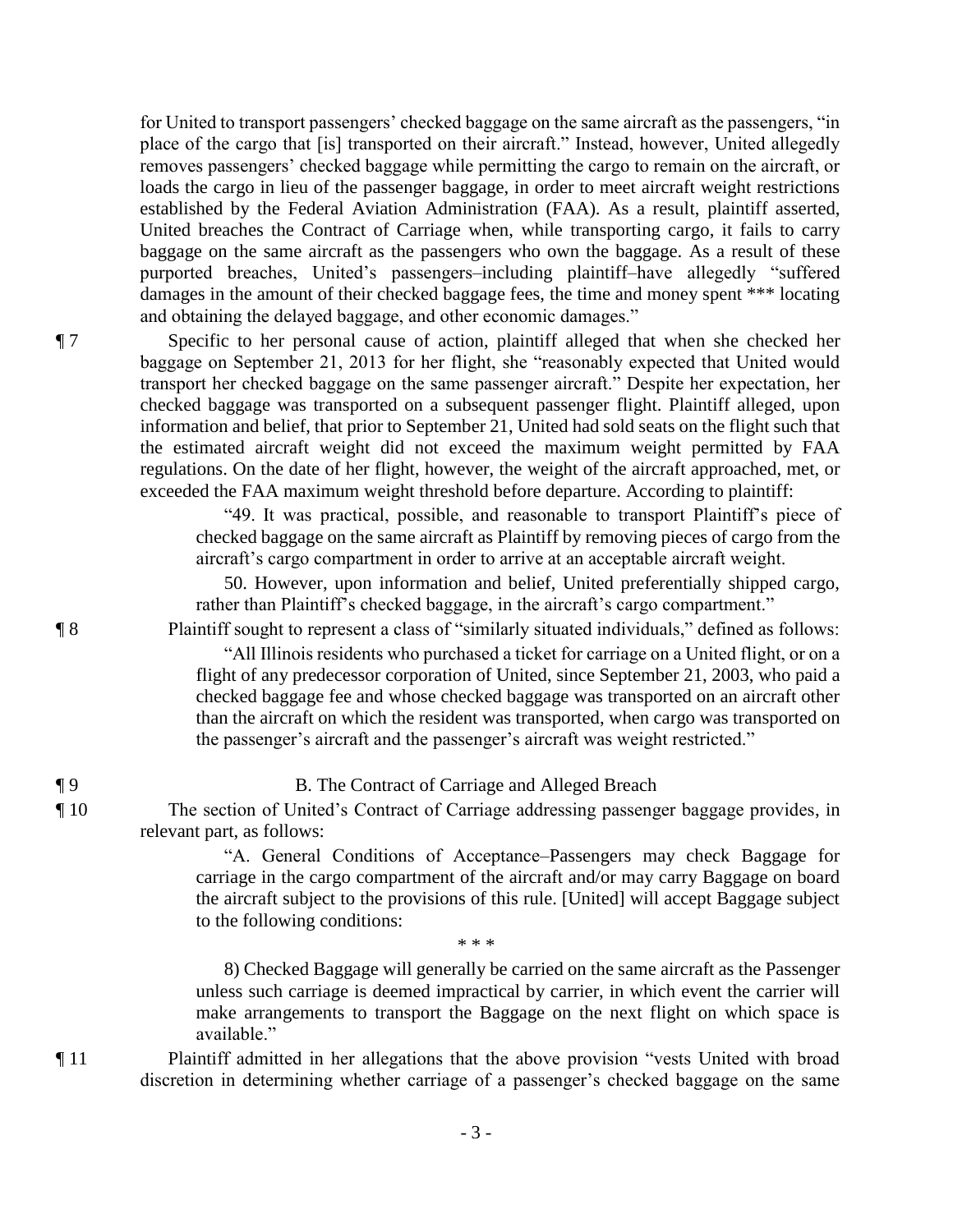aircraft as the passenger is 'practical.' " Plaintiff alleged, however, that United has a duty to exercise this discretion in accordance with the implied covenant of good faith and fair dealing. Plaintiff further alleged that, upon information and belief, United has a policy of favoring cargo over passenger baggage that is arbitrary, capricious, improper, and inconsistent with passengers' reasonable expectations. According to plaintiff, United should, in accordance with its passengers' reasonable expectations, remove cargo before it removes passenger baggage when the weight of an aircraft exceeds the amount allowed under FAA regulations.

¶ 12 Plaintiff alleged that United breached its Contract of Carriage with plaintiff and other class members when it failed to transport their baggage on the same aircrafts on which they were passengers–something plaintiff alleged it was practical and possible for United to do–in order to make room for more lucrative cargo. As the circuit court noted, plaintiff's one-count complaint appears to articulate two bases for United's alleged breach: (1) a violation of the express terms of the contract, and (2) a violation of the implied covenant of good faith and fair dealing, as applied to the terms of the contract. First, plaintiff alleged that "United's failure to transport Plaintiff's and the Class Members' pieces of checked baggage on the same aircraft as Plaintiff and the Class Members, while transporting cargo on the aircraft, constitutes a breach of the Contract of Carriage." Second, plaintiff alleged that, "United's failure to exercise its discretion to carry Plaintiff's and the Class Members' checked baggage on the same aircraft as Plaintiff and the Class Members, while transporting cargo on the aircraft, constitutes a breach of United's implied duty of good faith and fair dealing under the Contract of Carriage."

# ¶ 13 C. The Motion to Dismiss

¶ 14 United filed a combined motion to dismiss pursuant to section 2-619.1 of the Code of Civil Procedure (Code) (735 ILCS 5/2-619.1 (West 2014)). Under the section 2-615 portion of the motion, United argued that dismissal was proper because plaintiff failed to identify a provision in the contract prohibiting United's conduct and because its conduct was in fact expressly allowed under the contract. 735 ILCS 5/2-615 (West 2014). United also contended dismissal was proper because plaintiff sought only remedies excluded by the contract.

¶ 15 Under the section 2-619(a)(9) portion of the motion, United argued that plaintiff's claim based on breach of the implied covenant of good faith and fair dealing was preempted by the Act. 735 ILCS 5/2-619(a)(9) (West 2014). Specifically, United asserted that, in Illinois, the implied covenant of good faith and fair dealing impermissibly enlarges the contractual obligations adopted by the parties in contravention of the Act.

¶ 16 In response, plaintiff maintained that United breached its Contract of Carriage through its policy of systematically prioritizing cargo over checked passenger baggage, despite its contractual promise and the implied covenant of good faith and fair dealing included in every contract in Illinois. Plaintiff characterized the checked baggage provision in United's Contract of Carriage as vague and ambiguous, and argued that it should be construed against the drafter, United in this case. With respect to damages permitted by the parties' agreement, plaintiff argued that she was entitled not only to economic damages under the Contract of Carriage–including compensation for the time and money spent locating and obtaining her baggage and obtaining replacement items–but, additionally, should be refunded her checked baggage fee, on the theory that United's concealment of material facts rendered the nonrefundable fee provision void. Finally, plaintiff argued that her state law claim for breach of the implied covenant of good faith and fair dealing should escape preemption because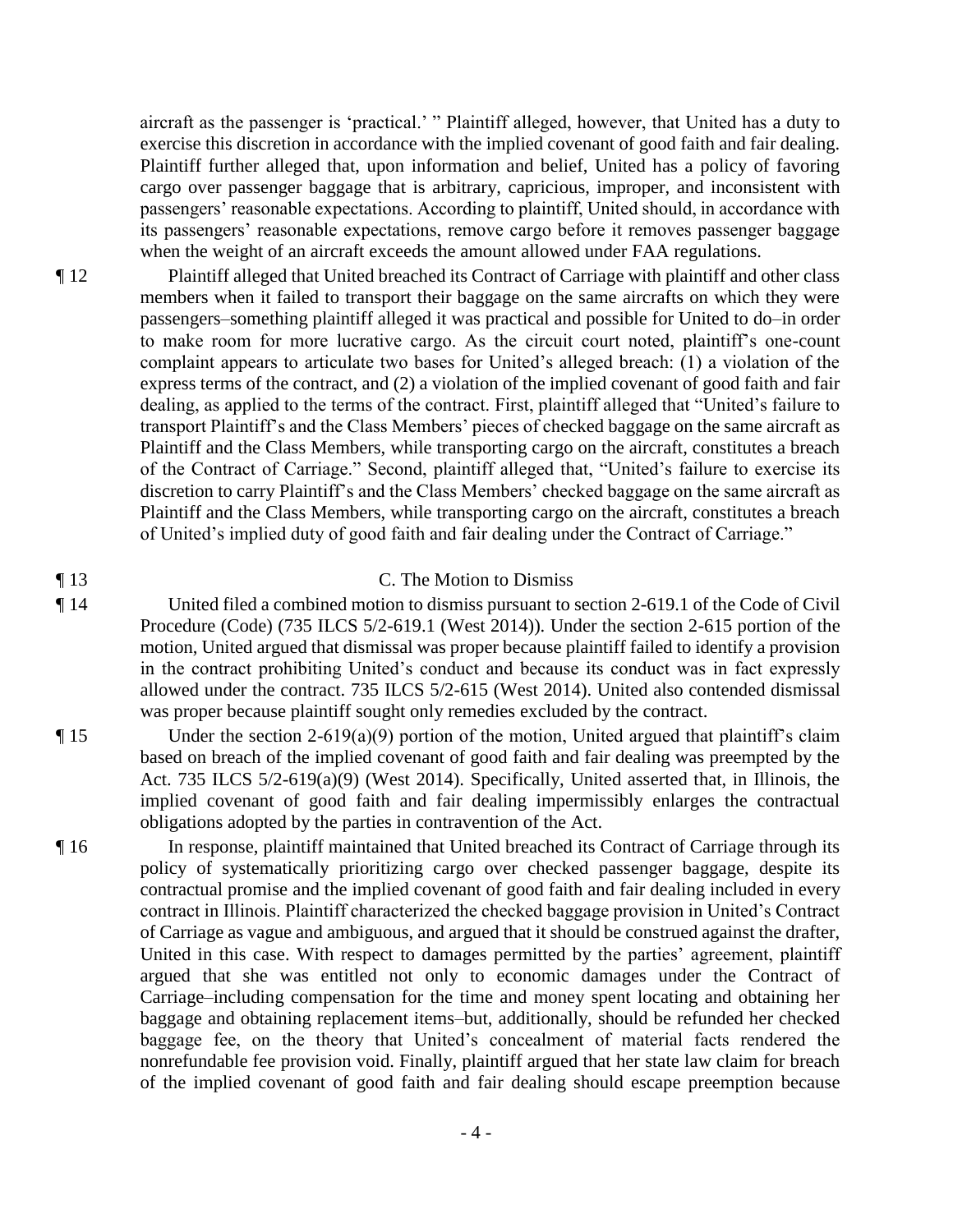parties may expressly disavow the covenant in their contracts. Accordingly, plaintiff argued that dismissal of her complaint was improper.

¶ 17 On January 15, 2015, the circuit court granted United's motion to dismiss plaintiff's complaint, with prejudice. With respect to the first basis for a breach of contract, the court dismissed the complaint pursuant to section 2-615, holding that plaintiff failed to allege–and, indeed, *could not* allege–that, absent application of the implied covenant of good faith and fair dealing, United violated the express terms of the Contract of Carriage where those terms gave United sole discretion over whether to transport passengers with their checked baggage on the same aircraft. With respect to the second basis for a breach of contract, the court dismissed the complaint pursuant to section 2-619, holding that plaintiff's claim against United for breach of the implied covenant was preempted by the Act. The circuit court did not address United's argument relating to the remedies provided by the Contract of Carriage. On February 13, 2015, plaintiff timely appealed. Accordingly, this court has jurisdiction pursuant to Illinois Supreme Court Rules 301 and 303 governing appeals from final judgments entered below. Ill. S. Ct. R.

301 (eff. Feb. 1, 1994); R. 303 (eff. May 30, 2008).

### ¶ 18 ANALYSIS

¶ 19 Our review of an order granting a motion to dismiss pursuant to either section 2-615 or section 2-619 is *de novo*. *Freeman v. Williamson*, 383 Ill. App. 3d 933, 936 (2008).

¶ 20 "A motion to dismiss pursuant to section 2-615 of the Code [citation] attacks the sufficiency of a complaint and raises the question of whether the complaint states a claim upon which relief can be granted." *Burton v. Airborne Express, Inc.*, 367 Ill. App. 3d 1026, 1029 (2006). "The proper inquiry is whether the well-pleaded facts of the complaint, taken as true and construed in a light most favorable to the plaintiff, are sufficient to state a cause of action upon which relief may be granted." *Loman v. Freeman*, 229 Ill. 2d 104, 109 (2008). A cause of action should only be dismissed pursuant to section 2-615 where "it clearly appears that no set of facts can be proved which would entitle the plaintiff to relief." *Anixter Brothers, Inc. v. Central Steel & Wire Co.*, 123 Ill. App. 3d 947, 954 (1984).

¶ 21 "A motion to dismiss pursuant to section 2-619 of the Code [citation] admits the legal sufficiency of a plaintiff's complaint but raises defects, defenses, or other affirmative matters that appear on the complaint's face or that are established by external submissions acting to defeat the complaint's allegations." *Burton*, 367 Ill. App. 3d at 1029. The question on appeal is "whether the existence of a genuine issue of material fact should have precluded the dismissal or, absent such an issue of fact, whether dismissal is proper as a matter of law." *Kedzie & 103rd Currency Exchange, Inc. v. Hodge*, 156 Ill. 2d 112, 116-17 (1993).

### ¶ 22 A. Breach of the Contract's Express Terms

¶ 23 The circuit court reasonably interpreted plaintiff's complaint to allege two bases for a breach of the Contract of Carriage by United, one without regard to application of the implied covenant of good faith and fair dealing ("United's failure to transport Plaintiff's and the Class Members' pieces of checked baggage on the same aircraft as Plaintiff and the Class Members, while transporting cargo on the aircraft, constitutes a breach of the Contract of Carriage."), and one based on a violation of the implied covenant ("United's failure to exercise its discretion to carry Plaintiff's and the Class Members' checked baggage on the same aircraft as Plaintiff and the Class Members, while transporting cargo on the aircraft, constitutes a breach of United's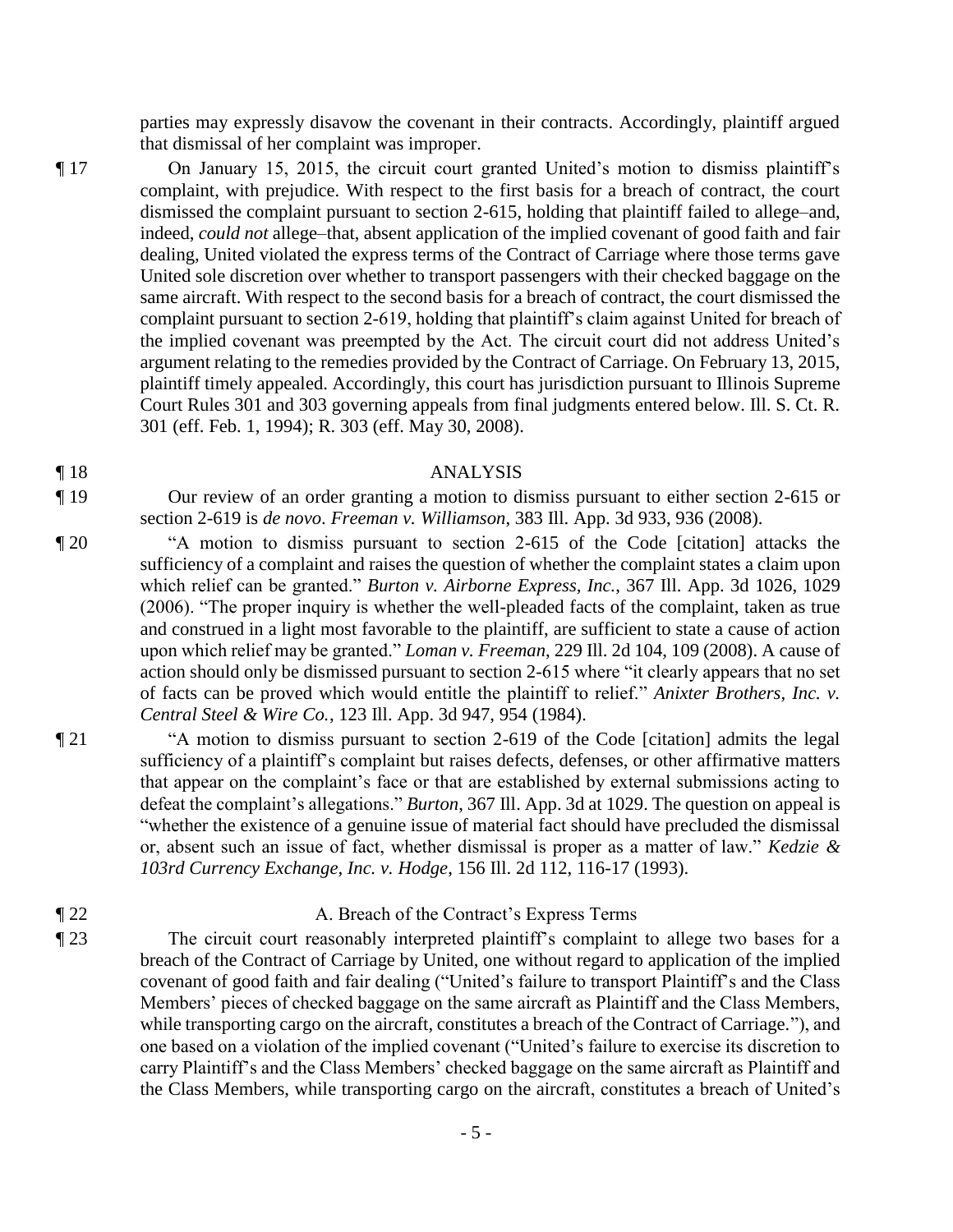implied duty of good faith and fair dealing under the Contract of Carriage."). Noting that Rule 23(A)(8) of the Contract of Carriage undisputedly gives United sole discretion in deciding when it is impractical to carry a passenger's baggage on the same aircraft as the passenger, the circuit court concluded that plaintiff did not sufficiently allege, nor could she, that United breached the express terms of the contract.

¶ 24 United urges us to find that plaintiff did not appeal any portion of the circuit court's ruling regarding breach of the express terms of the Contract of Carriage and has therefore forfeited her ability to challenge this basis for dismissal. Plaintiff denies forfeiting any argument, but contends that she alleged only "a single cause of action: that United breached the Contract of Carriage by exercising its discretion in a manner inconsistent with the covenant of good faith that is implied into the parties' agreement." Plaintiff asserts that "any contention that the trial court dismissed a claim for breach of contract without consideration of United's duty of good faith has no bearing on the disposition of this case because that issue was not before the trial court." In either case, the issue of whether a breach occurred absent consideration of an implied duty is not properly before this court. We will therefore consider only whether the circuit court properly dismissed plaintiff's claim for breach of contract based on United's alleged violation of the implied covenant of good faith and fair dealing.

# ¶ 25 B. Preemption of Claim Based on Implied Covenant

¶ 26 Plaintiff contends the circuit court erred in ruling that her claim based on United's alleged breach of implied covenant is preempted by the Act. Section 41713(b)(1) of the Act provides that states "may not enact or enforce a law, regulation, or other provision having the force and effect of law related to a price, route, or service of an air carrier that may provide air transportation under [the Act]." 49 U.S.C. § 41713(b)(1) (2012). Plaintiff conceded in the circuit court proceedings that "[t]here is no dispute that the carriage of checked baggage relates to a price, route, or service of an air carrier, within the meaning of the [Act's] preemption provision." Plaintiff insists, however, that Illinois's implied covenant does not enlarge the duties voluntarily undertaken by the parties because it can be expressly disavowed. Instead, plaintiff contends the implied covenant serves merely as an aid for courts to construe contracts consistently with the parties' intent. This is the primary disputed issue on appeal.

¶ 27 The Supreme Court has held that "[t]he [Act's] preemption clause \*\*\* stops States from imposing their own substantive standards with respect to rates, routes, or services, but not from affording relief to a party who claims and proves that an airline dishonored a term the airline itself stipulated." *American Airlines, Inc. v. Wolens*, 513 U.S. 219, 232-33 (1995). The distinction between what a state dictates and what an airline voluntarily undertakes thus confines courts in breach of contract actions to enforcing the "parties' bargain, with no enlargement or enhancement based on state laws or policies external to the agreement." *Id.* at 233. The Court recently considered whether a claim based on a violation of the implied covenant of good faith and fair dealing, as applied to contracts by state common law, is preempted by the Act. See *Northwest, Inc. v. Ginsberg*, 572 U.S. \_\_\_, 134 S. Ct. 1422 (2014). In *Ginsberg*, the plaintiff brought suit against an airline, alleging the airline violated the Minnesota implied covenant of good faith and fair dealing. *Id.* at \_\_\_, 134 S. Ct. at 1427. Recognizing that there is no "uniform understanding" among the states regarding the purpose and effect of the implied covenant, the Court declined to impose a blanket preemption on all claims depending on its application and, instead, held that preemption should be determined on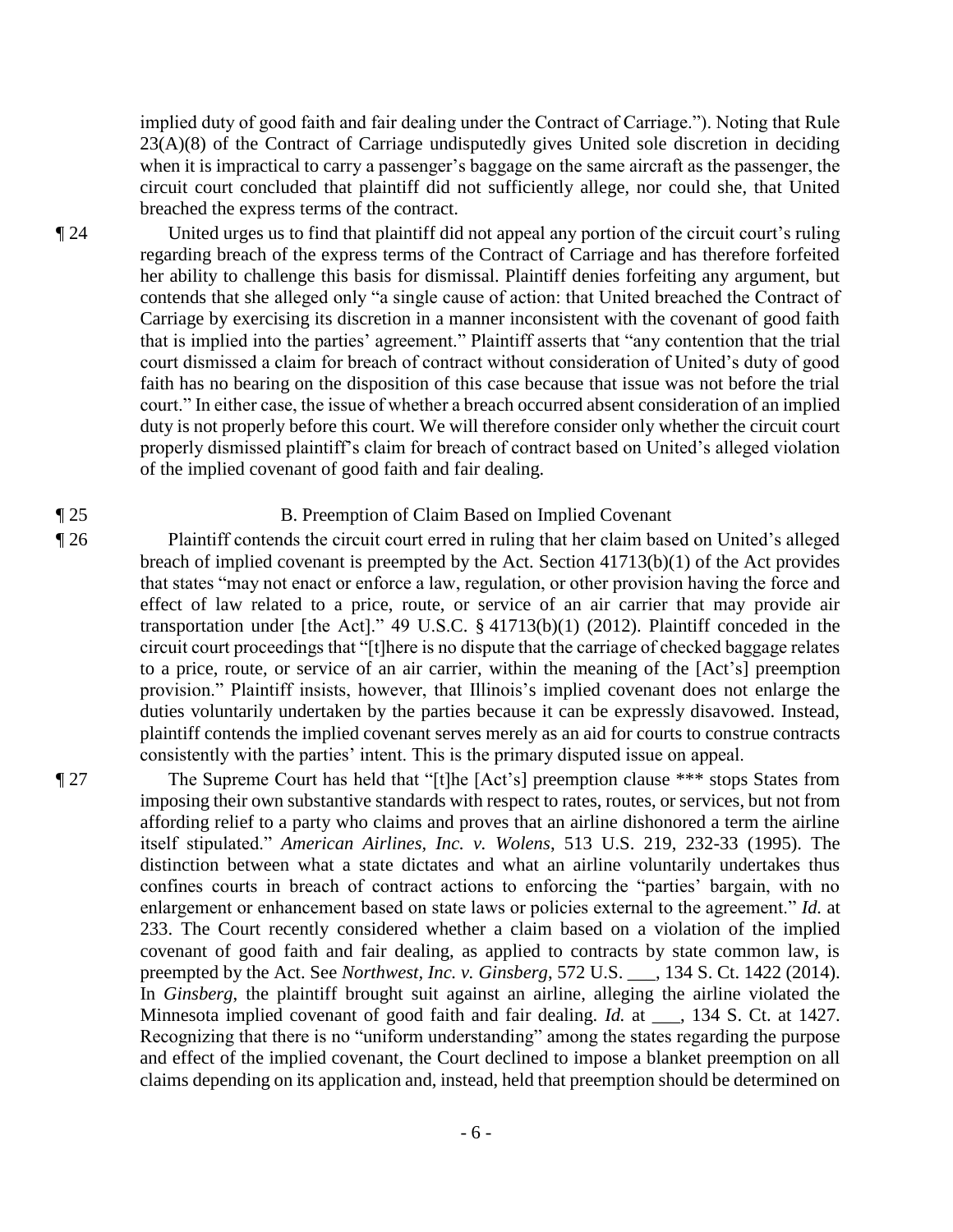a state-by-state basis. *Id.* at \_\_\_, 134 S. Ct. at 1431. The Court found the Minnesota implied covenant claim was preempted because Minnesota does not permit contracting parties to waive the covenant in their contracts. *Id.* at  $\phantom{0}$ , 134 S. Ct. at 1432. It agreed that "a State's unwillingness to allow people to disclaim the obligation of good faith … shows that the obligation cannot be implied, but is law imposed." (Internal quotation marks omitted.) *Id.* at \_\_\_, 134 S. Ct. at 1432.

¶ 28 Plaintiff argues that *Ginsberg* establishes a two-part test, such that the implied covenant will only be preempted if (1) the state does not allow contracting parties to expressly disavow the covenant, *and* (2) the covenant imposes external, policy-based obligations on the contracting parties. We do not agree with this construction. The Court in *Ginsberg* plainly held that "[a] State's implied covenant rules will escape pre-emption *only if* the law of the relevant State permits an airline to contract around those rules \*\*\* and if an airline's agreement is governed by the law of such a State, the airline can specify that the agreement does not incorporate the covenant." (Emphasis added.) *Id.* at \_\_\_, 134 S. Ct. at 1433. The Court provided an additional, independent basis for its holding, explaining that Minnesota law does not apply the covenant to employment contracts, such that its application in a given case depends on a state policy. *Id.* at  $\qquad$ , 134 S. Ct. at 1432. We agree with United's construction of the holding in *Ginsberg*: an implied covenant claim will *always* be preempted if the covenant imposed by state common law cannot be expressly disavowed; even if the implied covenant can be disavowed, the claim will *still* be preempted if application of the covenant is based on a state policy.

¶ 29 Plaintiff believes that parties to a contract in Illinois may indeed expressly disavow the implied covenant. To support this contention, she relies on an handful of appellate court decisions (see *Chemical Bank v. Paul*, 244 Ill. App. 3d 772, 781 (1993); *Vincent v. Doebert*, 183 Ill. App. 3d 1081, 1090 (1989); *Prudential Insurance Co. of America v. Van Matre*, 158 Ill. App. 3d 298, 308 (1987)) reciting *dictum* from the 1981 opinion in *Foster Enterprises, Inc. v. Germania Federal Savings & Loan Ass'n*, 97 Ill. App. 3d 22, 28 (1981), which states that "a covenant of fair dealing and good faith is implied into every contract *absent express disavowal*." (Emphasis added.) None of the sources cited by the *Foster* court, however, mention this limitation on the covenant's application, $\frac{1}{2}$  and the court provided no reasoning for its inclusion. Notably, although the language itself has been repeated as a purported "rule of law" without comment over the years, the parties here were unable to identify, and we have likewise been unable to locate, a single Illinois case in which a court upheld an express disavowal of the implied covenant. $^{2}$ 

 $\overline{a}$ 

¶ 30 Where our supreme court has had occasion to consider application of the covenant, moreover, it has consistently stated that it applies to "every contract." See, *e.g.*, *Martindell v. Lake Shore National Bank*, 15 Ill. 2d 272, 286 (1958) ("[e]very contract implies good faith and

<sup>&</sup>lt;sup>1</sup>For example, although the *Foster* court noted that "[t]his rule has been codified in the law of sales and negotiable instruments" (*Foster*, 97 Ill. App. 3d at 28), the applicable section, which has not changed since the court cited it, provides that "[e]very contract or duty within the Uniform Commercial Code imposes an obligation of good faith in its performance and enforcement." 810 ILCS 5/1-304 (West 2014).

 $2$ Plaintiff's counsel conceded at oral argument that he is aware of no Illinois case in which a party has expressly disavowed the covenant of good faith and fair dealing.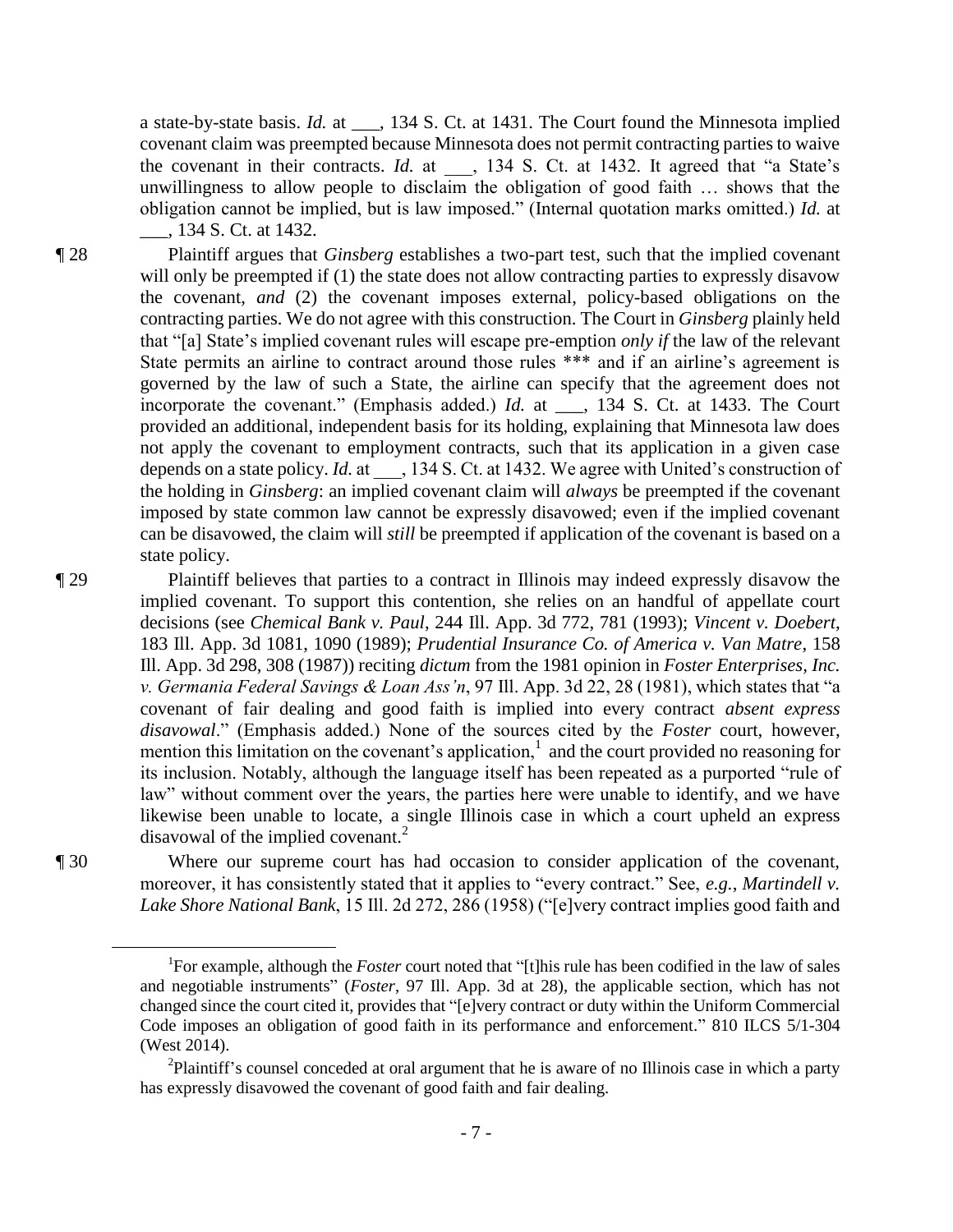fair dealing between the parties to it"); *J&B Steel Contractors, Inc. v. C. Iber & Sons, Inc.*, 162 Ill. 2d 265, 278 (1994) ("[t]he exception arises from duties of good faith and fair dealing implied in every contract"); *Cramer v. Insurance Exchange Agency*, 174 Ill. 2d 513, 524-25 (1996) (quoting *Martindell*, 15 Ill. 2d at 286). The ability of a contracting party to expressly disavow the implied covenant of good faith and fair dealing in Illinois, thus, appears to be wholly theoretical. Although the circuit court recited the language from *Foster*, it nevertheless recognized that "[b]ecause Illinois law implies this covenant into every contract[,] the obligation is not one that the parties voluntarily adopt." We agree.

- ¶ 31 Plaintiff additionally argues that–unlike Minnesota, which does not imply any similar or analogous covenant in employment contracts–Illinois does not apply public policy to determine whether the covenant will be implied in only certain types of contracts. As such, plaintiff urges us to find that the covenant "merely acts as a default rule of Illinois contract law for construing the parties' obligations under their agreement." Absent the ability to disavow the covenant, however, we do not view its application as a mere constructional aid to determine the parties' intent. To the contrary, it is imposed on every contracting party, regardless of their true intent.
- ¶ 32 In accordance with the Supreme Court's holding in *Ginsberg*, we find that plaintiff's claim that United breached the Contract of Carriage, based on its alleged violation of the implied covenant of good faith and fair dealing, is preempted by the Act. The circuit court did not err in dismissing plaintiff's complaint with prejudice on this basis.

### ¶ 33 C. Alternative Grounds for Dismissal

¶ 34 United urges us to affirm the circuit court's dismissal on several alternative grounds. Specifically, it contends that dismissal pursuant to section 2-615 was proper because plaintiff: (1) failed to state a claim for damages recoverable under the Contract of Carriage, (2) alleged the existence of United's policy favoring cargo and its application to her only on information and belief, and (3) failed to allege that United acted in contravention of the reasonable expectations of the parties. Although the issue of damages was fully briefed before the circuit court, the other two contentions were advanced by United only as undeveloped arguments in footnotes to its reply brief; the circuit court did not base its ruling on any of these alternative arguments. A reviewing court may affirm dismissal on any basis present in the record, even on grounds not ruled upon by the circuit court. *Sherman v. Township High School District 214*, 404 Ill. App. 3d 1101, 1109 (2010). Our supreme court has cautioned, however, that it is "inappropriate \*\*\* to affirm the trial court's dismissal of [a] plaintiff['s] complaint with prejudice on the basis of a correctable pleading defect not raised in the trial court." *Geaslen v. Berkson, Gorov & Levin, Ltd.*, 155 Ill. 2d 223, 230 (1993). See also *Taylor v. Trans Acceptance Corp.*, 267 Ill. App. 3d 562 (1994) (declining to affirm dismissal with prejudice on grounds not specified in the defendant's motion and not relied upon by the circuit court in its order); *Cutsinger v. Cullinan*, 72 Ill. App. 3d 527, 532-33 (1979) (same). Our sister court has further concluded that affirming dismissal on such grounds is inappropriate even where the pleading deficiencies were raised by the defendant in the circuit court but where those deficiencies did not form the basis of the circuit court's order. See *Pease v. International Union of Operating Engineers Local 150*, 208 Ill. App. 3d 863, 876-77 (1991). Because we affirm as a matter of law on grounds stated in the circuit court's order, we need not consider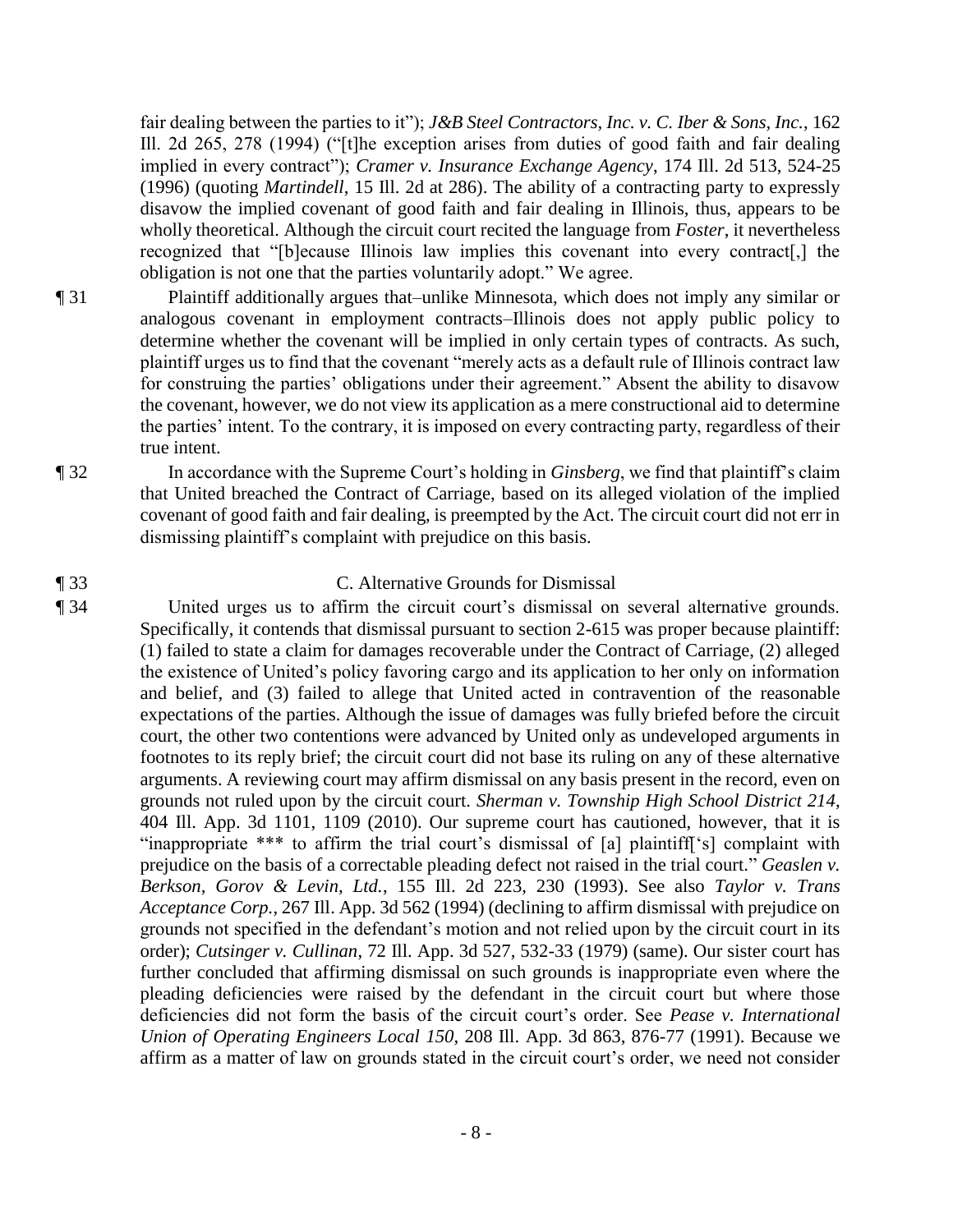these alternative grounds for dismissal.

### ¶ 35 CONCLUSION

- ¶ 36 For the reasons stated, we affirm the circuit court's order dismissing the complaint.
- ¶ 37 Affirmed.
- ¶ 38 JUSTICE HARRIS, dissenting.
- ¶ 39 I respectfully dissent.
- ¶ 40 I would find that plaintiff adequately stated a claim for breach of contract against defendant United Airlines. I would find plaintiff well pleaded that United abused its discretion and violated its contractual obligation to transport passenger baggage when it removed baggage from flights and/or prioritized carrying cargo over baggage in order to keep cargo fees which were refundable as opposed to checked baggage fees which were non-refundable. I would also find plaintiff's claim is not preempted by the Airline Deregulation Act of 1978 because it falls within the exception enunciated in *American Airlines, Inc. v. Wolens*, and reaffirmed in *Northwest, Inc. v. Ginsberg*. Based on this, I would reverse the circuit court's order granting defendant's motion to dismiss.
- ¶ 41 The circuit court erred in finding plaintiff's complaint failed to state a cause of action for breach of contract and dismissed the complaint pursuant to section 2-615. 735 ILCS 5/2-615 (West 2012). When a defendant brings a motion to dismiss pursuant to section 2-615, "[t]he proper inquiry is whether the well-pleaded facts of the complaint, taken as true and construed in a light most favorable to the plaintiff, are sufficient to state a cause of action upon which relief may be granted." *Loman v. Freeman*, 229 Ill. 2d 104, 109 (2008). In conducting this inquiry, the complaint must be liberally construed in favor of the plaintiff. *Anixter Brothers, Inc. v. Central Steel & Wire Co.*, 123 Ill. App. 3d 947, 953-54 (1984). Indeed, "a cause of action should not be dismissed unless it clearly appears that no set of facts can be proved which would entitle the plaintiff to relief." *Id.* at 954.
- ¶ 42 In order to state a claim for breach of contract, the plaintiff need only allege (1) the existence of a contract, (2) plaintiff performed any obligations, (3) the defendant breached its obligations, and (4) the plaintiff was damaged. *Shubert v. Federal Express Corp.*, 306 Ill. App. 3d 1056, 1059 (1999).
- ¶ 43 "Illinois courts have recognized that a party who does not properly exercise contractual discretion breaches the implied covenant of good faith and fair dealing that is in every contract." *Mid-West Energy Consultants, Inc. v. Covenant Home, Inc.*, 352 Ill. App. 3d 160, 165 (2004) (citing *Diamond v. United Food & Commercial Workers Union Local 881*, 329 Ill. App. 3d 519, 527 (2002)). "Where a contract specifically vests one of the parties with broad discretion in performing a term of the contract, the covenant of good faith and fair dealing requires that the discretion be exercised 'reasonably and with proper motive, not arbitrarily, capriciously, or in a manner inconsistent with the reasonable expectations of the parties.' " *Id.* (quoting *Resolution Trust Corp. v. Holtzman*, 248 Ill. App. 3d 105, 112 (1993)).
- ¶ 44 On a motion to dismiss, "[a] plaintiff sustains a cause of action for breach of contract for abuse of discretion based on a violation of the implied covenant of good faith and fair dealing by alleging that defendant 'exercised its discretion in a manner contrary to the reasonable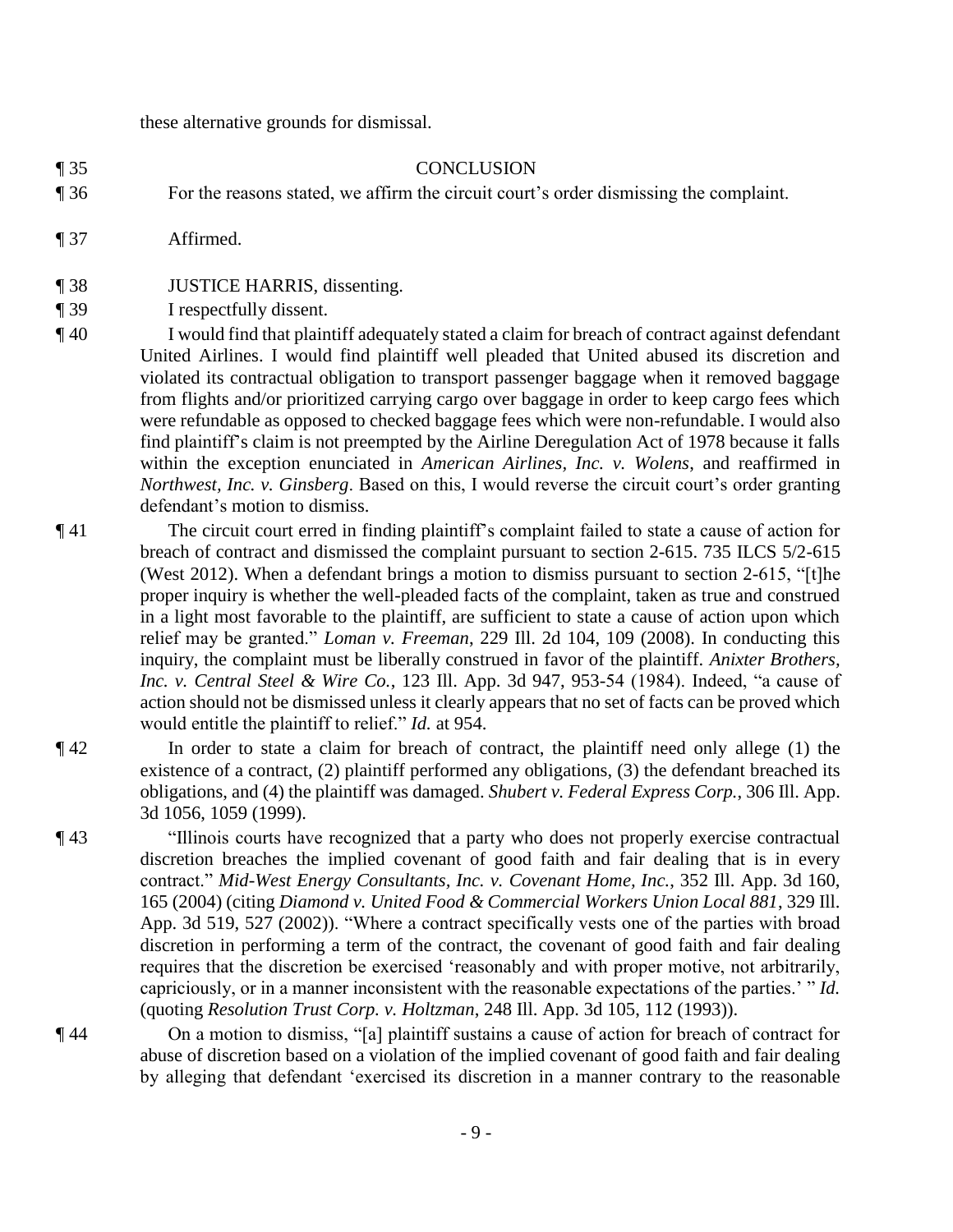expectations of the parties.' " *McCleary v. Wells Fargo Securities, L.L.C.*, 2015 IL App (1st) 141287, ¶ 21 (quoting *Wilson v. Career Education Corp.*, 729 F.3d 665, 673-76 (7th Cir. 2013)). Further, alleging that a party "exercised its contractual discretion in a manner inconsistent with the reasonable expectations of the parties to deprive [the other party] of reasonably anticipated benefits" states a claim for relief. *Id.* 

¶ 45 In granting defendant's motion to dismiss pursuant to section 2-615 of the Illinois Code of Civil Procedure the circuit court found Rule 23(A)(8) of the Contract of Carriage provides defendant with sole discretion to deem carriage of plaintiff's baggage on the same aircraft impractical. However, the circuit court erred in failing to recognize that a party having sole discretion does not allow that party to commit an abuse of that discretion. The error was further compounded by concluding that defendant's motivation or reasoning in exercising that discretion is immaterial.

- ¶ 46 Taking all well-pled facts as true and in a light most favorable to plaintiff, I find that the complaint does allege a cause of action for breach of contract. Plaintiff alleges the existence of a contract, the Contract of Carriage, and that she performed her obligations pursuant to it by paying the required fee. Next, she alleges that defendant has broad contractual discretion in determining when it is and is not practical to carry checked baggage on the same flight as the owner. Then the complaint alleges that defendant breached the Contract of Carriage by failing to reasonably exercise that discretion by prioritizing transporting nonpassenger cargo over transporting passengers' checked baggage on the same flight.
- ¶ 47 Plaintiff further alleges that defendant, in carrying out its obligations under the Contract of Carriage, acted arbitrarily, capriciously, with an improper motive, and in a manner inconsistent with the reasonable expectations of the parties. Plaintiff further alleges that it was practical, possible, and reasonable to transport plaintiff's checked baggage on the same aircraft she was departing by removing cargo from the aircraft's cargo compartment in order to arrive at an acceptable aircraft weight. Instead, according to the complaint, United preferentially shipped cargo, rather than plaintiff's checked bag. The complaint further alleges that while both passengers and freight shippers pay defendant a fee, defendant does not refund the baggage fee if the passenger's bag is not sent on the same aircraft but must refund the freight shippers fee if the cargo is not sent as booked. Based on this, it is alleged that defendant prioritizes the carrying of cargo over checked baggage on the same flight as the passenger so as to reap the profits from nonrefundable passenger checked bag fees.
- ¶ 48 Based on this plaintiff alleges that defendant's decision on whether to put a passenger's bag on the same flight is not based on practicality but on economics, *i.e.*, what will be most profitable for defendant. Finally, plaintiff alleges the reasonable expectations of all of defendant's passengers, including her, was that defendant would not prioritize nonpassenger freight over passenger baggage.
- ¶ 49 At the pleading stage and on ruling on a motion to dismiss, these well-pled allegations must be taken at true. Whether or not plaintiff would be able to prove the allegations at trial does not matter at this stage. Accepting all these well-pled allegations as true, and construing all of their inferences in a light most favorable to the plaintiff, I find that the complaint does state a cause of action for breach of contract.
- ¶ 50 This conclusion is further supported by the fact the contract at issue is a classic contract of adhesion. *Williams v. Illinois State Scholarship Comm'n*, 139 Ill. 2d 24, 72 (1990) (adhesion contracts are those in which the parties are in a disparate bargaining position, and one party has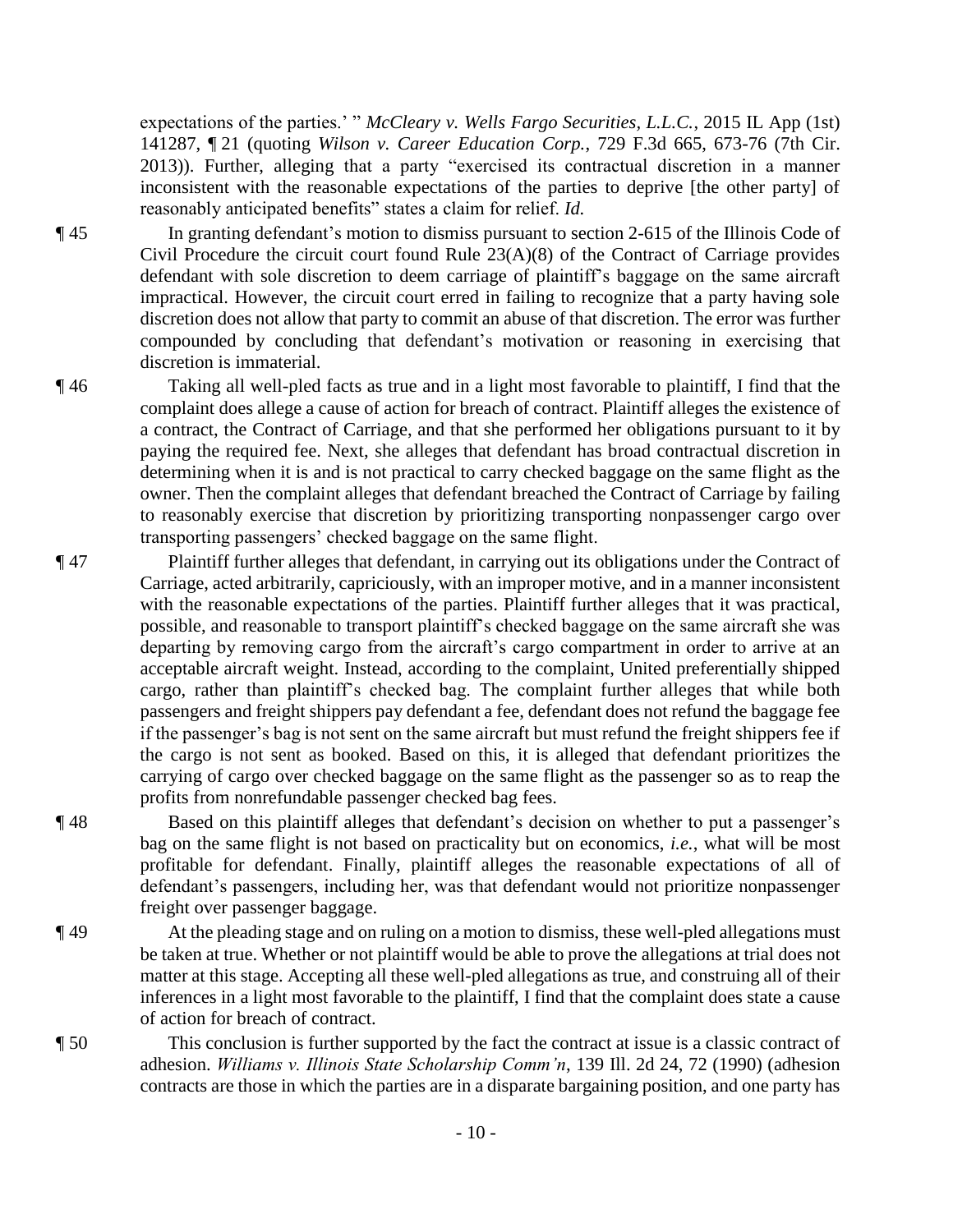no hand in drafting the agreement but, rather, must " 'take it or leave it' " as the other party has drafted). Contractual clauses which are part of a boilerplate agreement in a contract of adhesion have their significance greatly reduced because of the inequality in the parties' bargaining power. *Id.* A contract of adhesion is not automatically unenforceable. However, where the terms are beyond the reasonable expectations of the adhering party or the contract is unduly oppressive or unconscionable under applicable principles of equity, the court may refuse to enforce it. Here, the plaintiff well pleads her reasonable expectation that United would not prioritize nonpassenger freight over passenger baggage. The Contract of Carriage does not identify to plaintiff or any passenger in what circumstances defendant may deem carriage impractical thereby depriving them of any knowledge or any meaningful choice of when or even if the baggage will ever show up.<sup>3</sup>

¶ 51 On the most basic level, the circuit court's finding that defendant can exercise complete discretion in deeming carriage impractical without regard to whether that discretion has been abused is contrary to the well established fundamental principles of contract law. "A contract, to be valid, must contain offer, acceptance, and consideration; to be enforceable, the agreement must also be sufficiently definite so that its terms are reasonably certain and able to be determined." *Halloran v. Dickerson*, 287 Ill. App. 3d 857, 867-68 (1997) (citing *Ogle v. Hotto*, 273 Ill. App. 3d 313, 319 (1995)). An illusory promise appears to be a promise, but on closer examination reveals that the promisor has not promised to do anything. *Papas v. City of Chicago*, 196 Ill. App. 3d 1057, 1061 (1990); John D. Calamari & Joseph M. Perillo, The Law of Contracts § 4-17 (2d ed. 1977). An illusory promise is also defined as one in which the performance is optional. *Dasenbrock v. Interstate Restaurant Corp.*, 7 Ill. App. 3d 295, 302 (1972); Calamari & Perillo, *supra*, § 4-17. Either way, it is not sufficient consideration to support a contract. See *Keefe v. Allied Home Mortgage Corp.*, 393 Ill. App. 3d 226, 230 (2009).

 $\overline{a}$ 

¶ 52 In this case, plaintiff (or any passenger) agrees to pay a nonrefundable fee in order to take a checked bag on a flight provided by defendant. In exchange, defendant agrees that "checked baggage will generally be carried on the same aircraft as the passenger unless such carriage is deemed impractical by carrier, in which event the carrier will make arrangements to transport the baggage on the next flight on which space is available." The circuit court concluded that such language grants defendant complete discretion to determine when it is "impractical." However, in finding that defendant has complete discretion to determine when it is or is not practical to take baggage without regard to whether there has been an abuse of discretion is error. In effect the circuit court renders defendant's promise, its consideration, completely illusory. Defendant can deem everything and anything impractical under this reasoning. Such an outcome runs afoul of the well established principle that "courts give effect to all written instruments according to the ordinary, popular meaning of the terms employed when nothing appears to show they were used in a different sense and *no unreasonable or absurd consequence will result from doing so*." (Emphasis added and internal quotation marks omitted.) *Collins & Burgie Co. v. Silver*, 150 Ill. App. 430, 433 (1909). The circuit court's

 $3$ Even though the Contract of Carriage states "the carrier will make arrangements to transport the Baggage on the next flight on which space is available," defendant, based on its unlimited discretion, could deem carrying the baggage on the next flight impractical.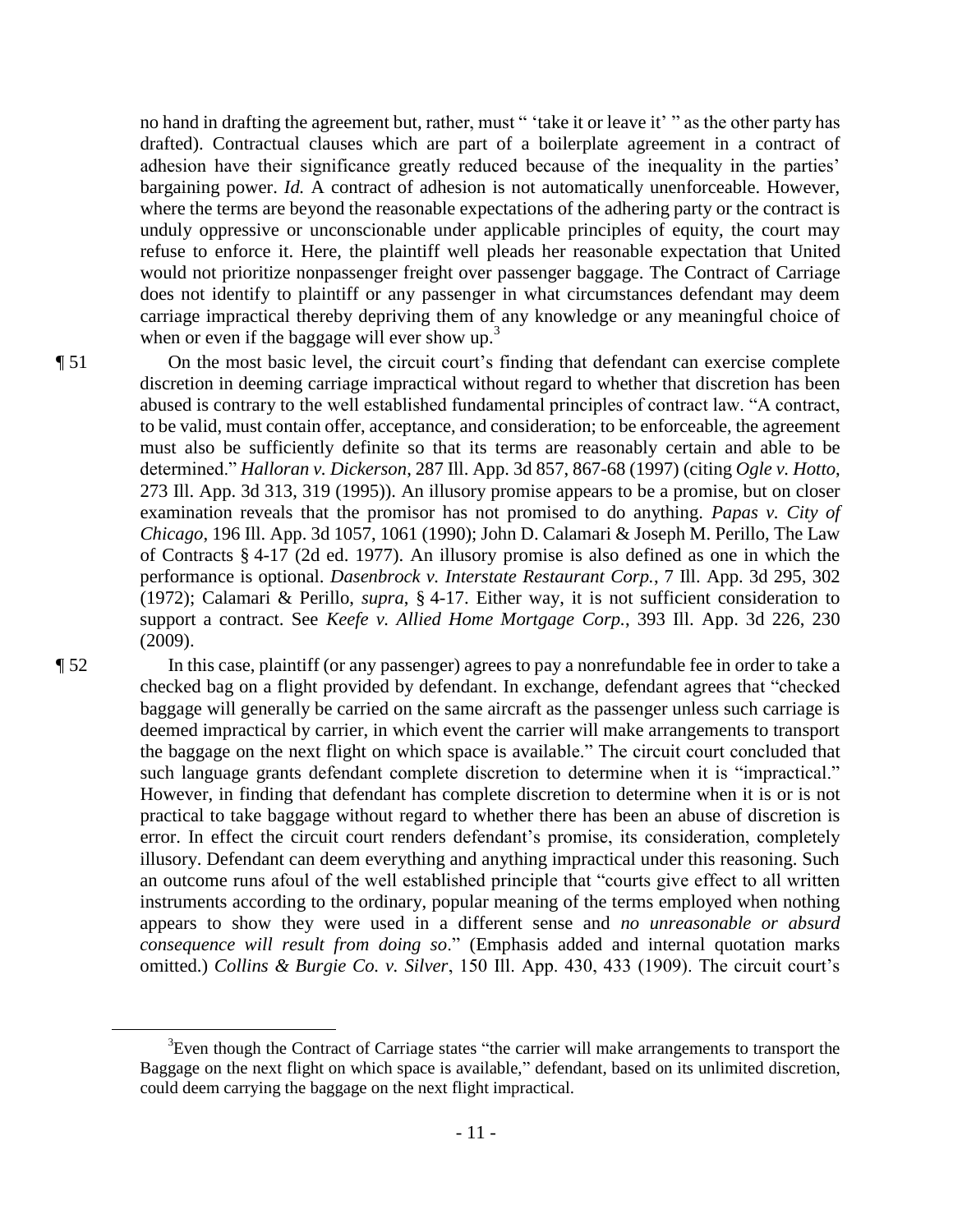conclusion creates an absurd result in that it allows defendant to never breach the Contract of Carriage when it fails to transport a passenger's baggage.

¶ 53 The circuit court also erred in dismissing plaintiff's complaint pursuant to section  $2-619(a)(9)$  of the Illinois Code of Civil Procedure after finding the claim preempted by the Airline Deregulation Act of 1978. 735 ILCS 5/2-619(a)(9) (West 2012). When ruling on the section 2-619(a)(9) motion, the court construes the pleadings "in the light most favorable to the nonmoving party" (*Sandholm v. Kuecker*, 2012 IL 111443, ¶ 55), and should only grant the motion "if the plaintiff can prove no set of facts that would support a cause of action." *Snyder v. Heidelberger*, 2011 IL 111052, ¶ 8. "If the defendant carries this initial burden of going forward, the burden then shifts to the plaintiff, who must establish that the affirmative matter asserted either is unfounded or requires the resolution of an essential element of material fact before it is proven." (Internal quotation marks omitted.) *Reynolds v. Jimmy John's Enterprises, LLC*, 2013 IL App (4th) 120139, ¶ 37.

¶ 54 When the Supreme Court had an opportunity to address preemption under the Airline Deregulation Act of 1978 (ADA), the Court recognized that breach of contract claims are not pre-empted by the ADA because the "terms and conditions airlines offer and passengers accept are privately ordered obligations and thus do not amount to a state's enact[ment] or enforce[ment] [of] any law, rule, regulation, standard, or other provision having the force and effect of law within the meaning of [the ADA preemption provision]." (Internal quotation marks omitted.) *American Airlines, Inc. v. Wolens*, 513 U.S. 219, 228-29 (1995).

- ¶ 55 In *Northwest, Inc. v. Ginsberg*, the Supreme Court was faced with whether Ginsberg's claim for breach of the duty of good faith and fair dealing under Minnesota law was preempted by the ADA. The Court phrased the issue in determining whether the claim was preempted as follows: "whether [Ginsberg's] implied covenant claim is based on a state-imposed obligation or simply one that the parties voluntarily undertook." *Northwest, Inc. v. Ginsberg*, 572 U.S. . . . 134 S. Ct. 1422, 1431 (2014). Northwest argued all such claims were preempted, while Ginsberg argued that generally the claims were not preempted. *Id.* at \_\_\_, 134 S. Ct. at 1431. Disagreeing with both parties, the Court found "the reasoning of *Wolens* neither dooms nor spares all such claims." *Id.* at \_\_\_, 134 S. Ct. at 1431. The Court went on, "[o]f particular importance here, while some States are said to use the doctrine 'to effectuate the intentions of parties or to protect their reasonable expectations,' [citation], other States clearly employ the doctrine to ensure that a party does not ' "violate community standards of decency, fairness, or reasonableness." ' [Citations.]" *Id.* at \_\_\_, 134 S. Ct. at 1431-32.
- 

¶ 56 The *Ginsberg* Court found that Minnesota's covenant of good faith and fair dealing was a state imposed obligation meant to ensure that a party does not violate community standards of decency, fairness, and reasonableness and was therefore preempted by the ADA. *Id.* at \_\_\_, 134 S. Ct. at 1432. The Court based its conclusion that Minnesota's good faith and fair dealing was not simply meant to effectuate the intentions of the parties for two independent reasons: (1) Minnesota did not allow the parties to disclaim the covenant of good faith and fair dealing and (2) "[w]hen the application of the implied covenant depends on state policy, a breach of implied covenant claim cannot be viewed as simply an attempt to vindicate the parties' implicit understanding of the contract." *Id.* at \_\_\_, 134 S. Ct. at 1432. The Court found the second reason to be true because Minnesota implied the covenant into every contract except employment contracts. *Id.* at \_\_\_, 134 S. Ct. at 1432. The *Ginsberg* court stated, "[t]he exception for employment contracts is based, in significant part, on 'policy reasons,' [citation],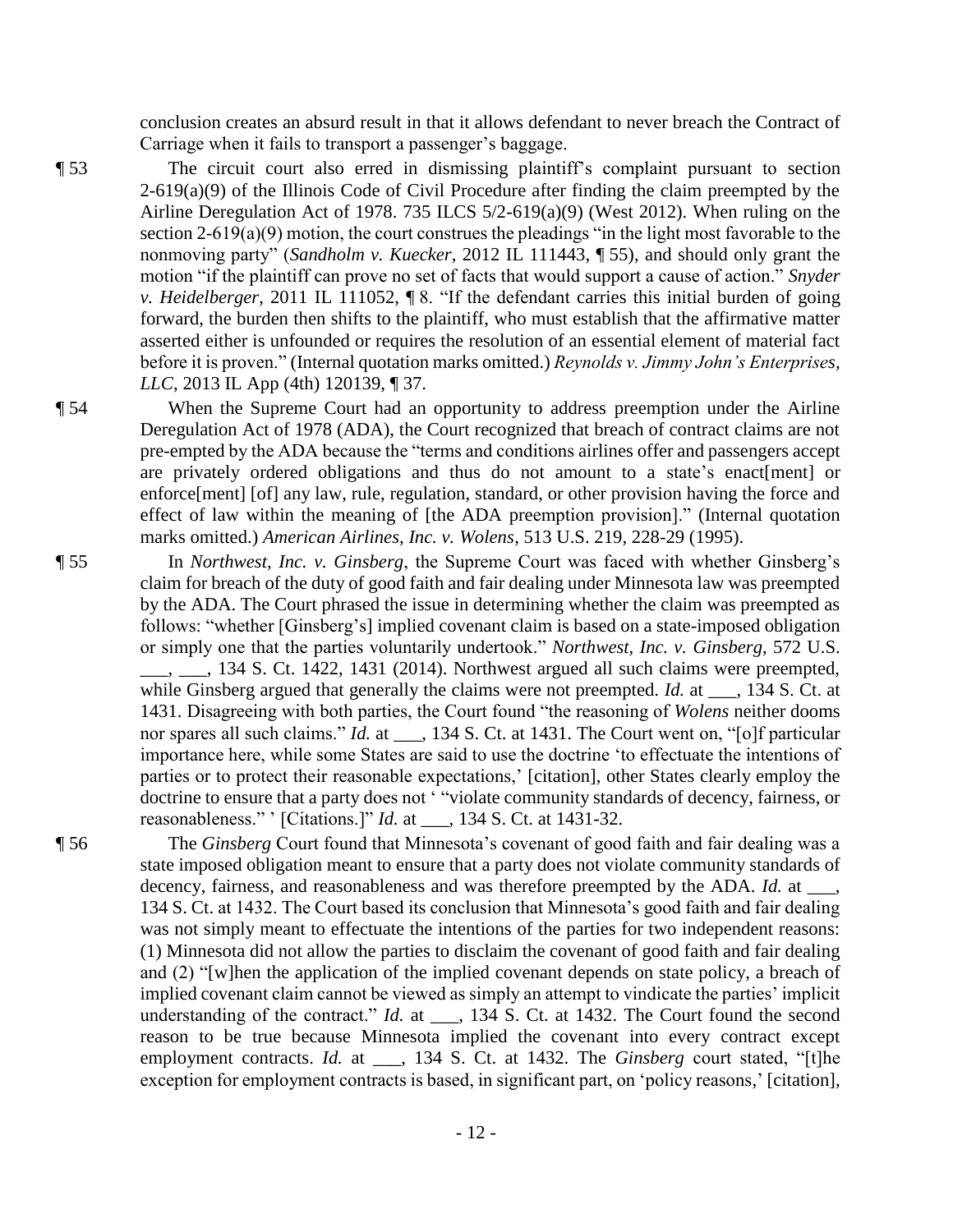and therefore the decision not to exempt other types of contracts must be based on a policy determination, namely, that the 'policy reasons' that support the rule for employment contracts do not apply (at lease with the same force) in other contexts." *Id.* at \_\_\_, 134 S. Ct. at 1432.

¶ 57 However, after analyzing and concluding that Minnesota's version of the covenant of good faith and fair dealing was preempted by the ADA, the Court specifically rejected the proposition that all such covenants are preempted. *Id.* at \_\_\_, 134 S. Ct. at 1433. The airlines warned that they would face a "baffling patchwork of rules, and the deregulatory air of the ADA will be frustrated." *Id.* at \_\_\_, 134 S. Ct. at 1433. In rejecting this plea, the Supreme Court responded, "[a] State's implied covenant rules will escape pre-emption only if the law of the relevant State permits an airline to contract around those rules in its frequent flyer program agreement, and if an airline's agreement is governed by the law of such a State, the airline can specify that the agreement does not incorporate the covenant." *Id.* at \_\_\_, 134 S. Ct. at 1433.

¶ 58 Based on *Ginsberg*, the majority finds that plaintiff's breach of contract claim is preempted. I would find plaintiff's claim falls into the exception first recognized in *Wolens* and reaffirmed in *Ginsberg*. The majority's decision is contrary to law and effectively forecloses the preemption exception recognized and reaffirmed by the Supreme Court in *Ginsberg.* 

- ¶ 59 Unlike Minnesota law at issue in *Ginsberg*, Illinois law does not recognize an independent cause of action for breach of implied duty of good faith and fair dealing in a contract.<sup>4</sup> See *Voyles v. Sandia Mortgage Corp.*, 196 Ill. 2d 288, 295 (2001) (listing cases where Illinois courts have rejected attempts to recognize an independent cause of action for breach of the implied duty of good faith and fair dealing); *Northern Trust Co. v. VIII South Michigan Associates*, 276 Ill. App. 3d 355, 367 (1995) ("[a]lthough the covenant of good faith and fair dealing is used as an aid in construing a contract, it does not form the basis of an independent tort recognized in Illinois"); *McCleary v. Wells Fargo Securities, L.L.C.*, 2015 IL App (1st) 141287, ¶ 21 (finding that a plaintiff sustains a cause of action for breach of contract for abuse of discretion based on a violation of the implied covenant of good faith and fair dealing by alleging a defendant exercised its discretion in a manner contrary to the reasonable expectations of the parties).
- ¶ 60 Under Illinois law, the covenant of good faith and fair dealing is incorporated into every contract, however, it is most accurately characterized as a rule of construction utilized by Illinois courts to interpret the parties' agreement. *Northern Trust Co.*, 276 Ill. App. 3d at 367; *McCleary*, 2015 IL App (1st) 141287, ¶ 19. As the court stated in *Resolution Trust Corp. v. Holtzman*, "[w]hile this obligation exists in every contract in Illinois, it is essentially used as a construction aid in determining the intent of the parties where an instrument is susceptible of two conflicting constructions." 248 Ill. App. 3d 105, 112 (1993). Accordingly, I reject United's contention that somehow a claim for breach of contract based on a violation of the covenant of good faith and fair dealing somehow enlarges the contractual obligations of the parties under Illinois law.

¶ 61 The reasoning in *Northern Trust*, *McCleary*, and *Holtzman* that the covenant of good faith and fair dealing is a rule of construction can be traced back at least 50 years to the Illinois

 $\overline{a}$ 

<sup>&</sup>lt;sup>4</sup>The plaintiff in *Ginsberg* brought four claims: (1) breach of contract; (2) breach of the duty of good faith and fair dealing; (3) negligent misrepresentation; and (4) intentional misrepresentation. *Ginsberg*, 572 U.S. at \_\_\_, 134 S. Ct. at 1427. Here, plaintiff has brought one count for breach of contract.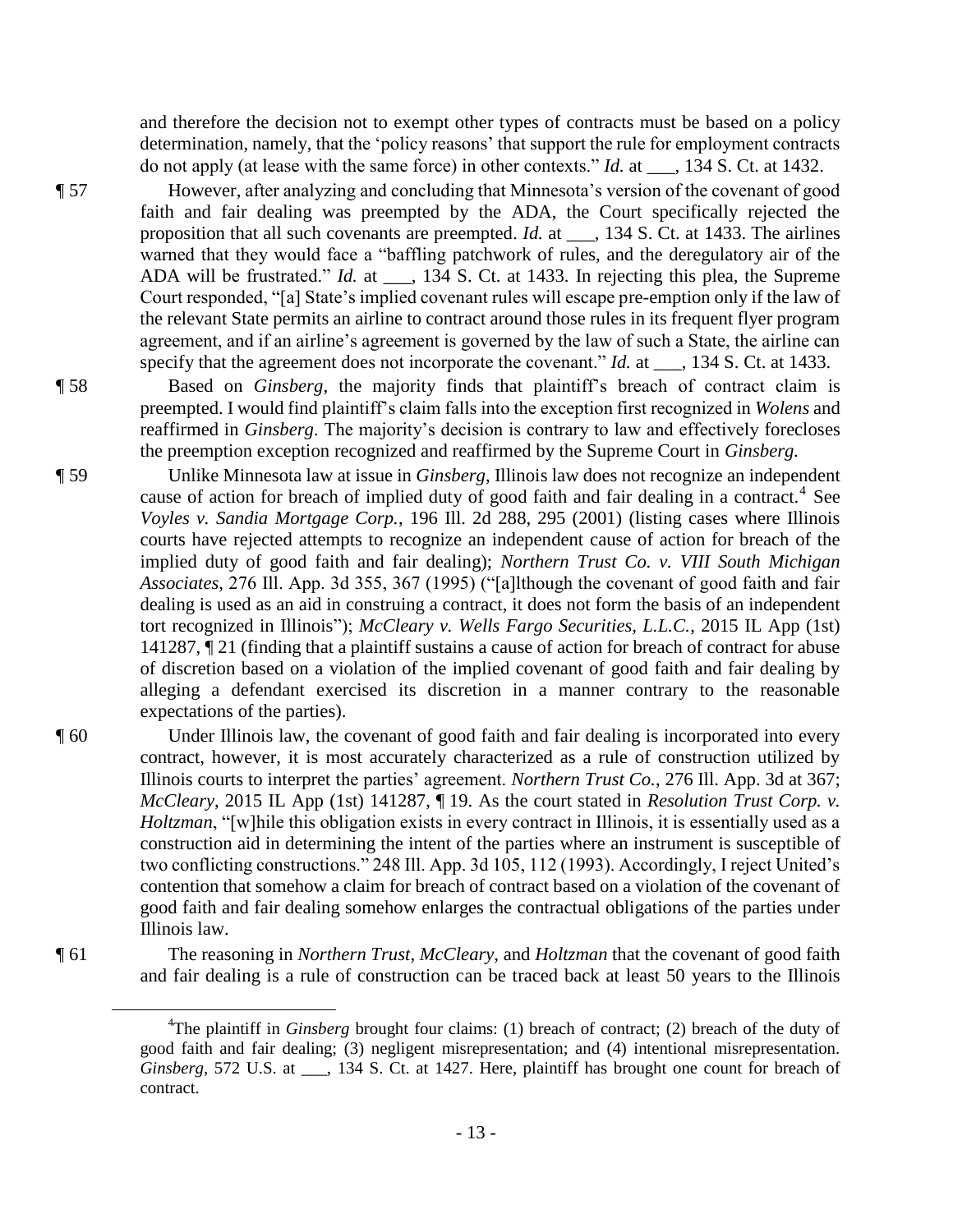supreme court case of *Martindell v. Lake Shore National Bank*, 15 Ill. 2d 272 (1958). In that case, the court was confronted with a clause in a contract with each party arguing that the court should adopt that party's respective position. The court found that pursuant to the covenant of good faith and fair dealing implied into every contract, "where an instrument is susceptible of two conflicting constructions, one which imputes bad faith to one of the parties and the other does not, the latter construction should be adopted." *Id.* at 286. Thus, the *Martindell* court construed the contested provision in a manner that did not impute bad faith on either party. *Id.*  at 286-87. Accordingly, under Illinois law the implied covenant of good faith and fair dealing is meant "to effectuate the intentions of parties or to protect their reasonable expectations," and not meant to impose "community standards of decency, fairness, or reasonableness." (Internal quotation marks omitted.) *Ginsberg*, 572 U.S. at \_\_\_, 134 S. Ct. at 1431; *McCleary*, 2015 IL App (1st) 141287, ¶ 21.

¶ 62 Despite the majority's conclusion to the contrary, Illinois law expressly provides for contracting parties to expressly disavow the covenant of good faith and fair dealing. *Foster Enterprises, Inc. v. Germania Federal Savings & Loan Ass'n*, 97 Ill. App. 3d 22, 28 (1981) ("[t]here can not [*sic*] be any doubt that a covenant of fair dealing and good faith is implied into every contract absent express disavowal"); *Chemical Bank v. Paul*, 244 Ill. App. 3d 772, 781 (1993); *Vincent v. Doebert*, 183 Ill. App. 3d 1081, 1090 (1989); *Prudential Insurance Co. of America v. Van Matre*, 158 Ill. App. 3d 298, 308 (1987).

¶ 63 The majority concludes that the ability to waive the implied covenant of good faith and fair dealing in Illinois is entirely theoretical because no court has upheld an express disavowal of the implied covenant. There may very well be good reason such a case has never been heard in Illinois; no party has ever agreed to a contract where the implied covenant is disclaimed. As the Supreme Court stated in *Ginsberg*, "[w]hile the inclusion of such a provision [disclaiming the covenant of good faith and fair dealing] may impose transaction costs and presumably would not enhance the attractiveness of the program, an airline can decide whether the benefits of such a provision are worth the potential costs." *Ginsberg*, 572 U.S. at \_\_\_, 134 S. Ct. at 1433. Obviously, no parties in Illinois have ever decided the benefits of including a provision waiving the covenant is worth the cost. When transporting a passenger's baggage, if defendant wishes to have the ability to act solely by means most advantageous and profitable to them without adhering to any abuse of discretion standard, it should put such language in the Contract of Carriage.

¶ 64 Furthermore, the majority's decision finding the covenant of good faith and fair dealing not waivable runs afoul of the doctrine of *stare decisis*. The doctrine of *stare decisis* expresses the policy of the court to adhere to precedent and settled points of law "so that the law will not change erratically, but will develop in a principled, intelligible fashion." *People v. Colon*, 225 Ill. 2d 125, 145-46 (2007). The doctrine is not an inexorable command, however, and where good cause or compelling reasons justify departing from precedent we will do so. I do not find that standard met here and would continue with the precedent that under Illinois law the implied covenant of good faith and fair dealing can be expressly disavowed.

¶ 65 The majority's decision is contrary to the Supreme Court decision in *Ginsberg* and Illinois contract law. The implied covenant of good faith and fair dealing does not enlarge the duties of either party, but instead is utilized by the courts of this state to effectuate the intentions of the party or to protect their reasonable interests. Accordingly, plaintiff's breach of contract claim is not preempted.